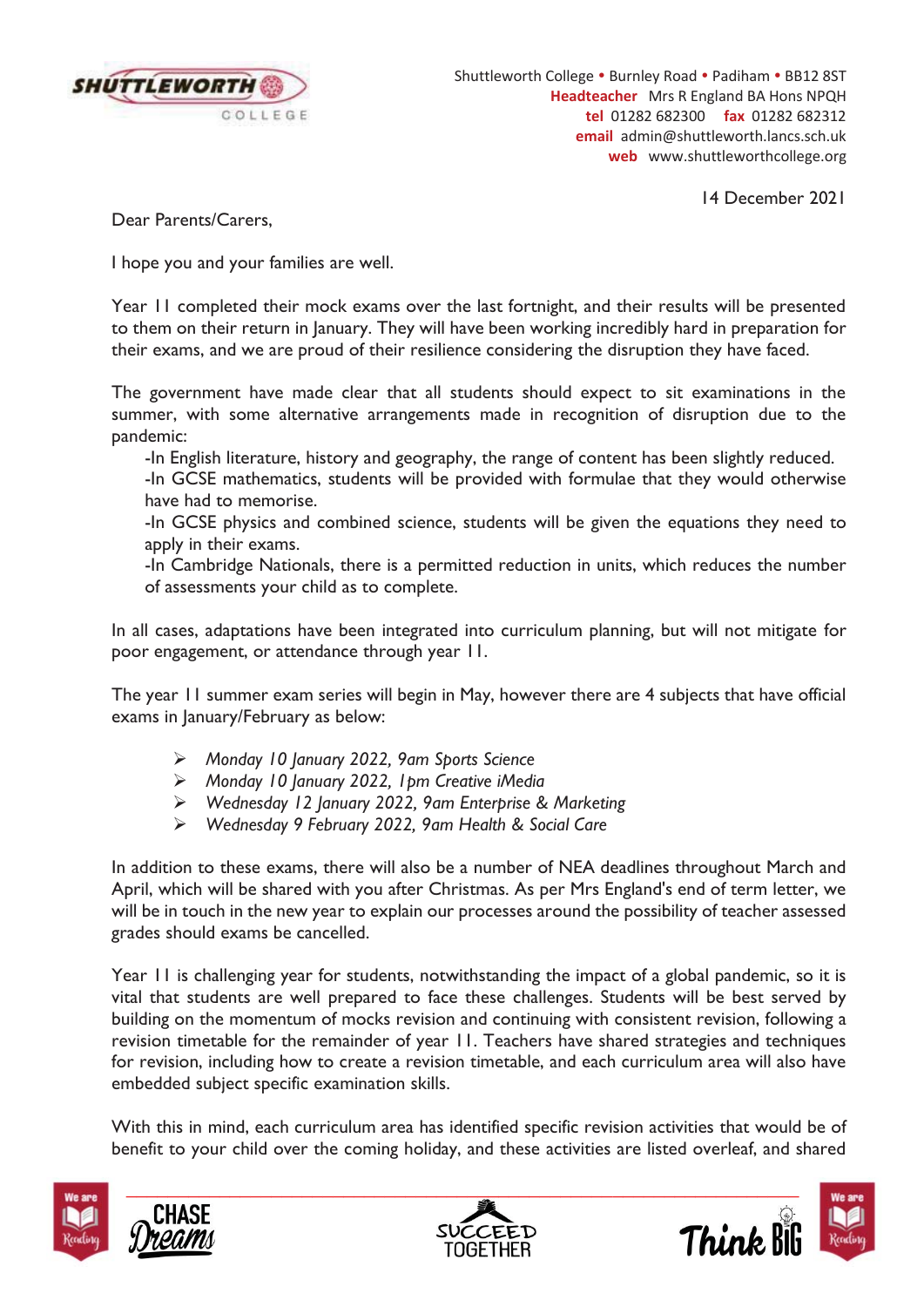on Teams. We have also included a blank revision timetable covering the holiday period, which runs from 9am until 8pm. We appreciate that each family will have varying traditions and commitments over the holiday period, and it is important that you are able to enjoy family time where possible. Several longer periods of time have been left blank, and the revision day is longer to enable students to have sufficient breaks and flexibility to best fit their needs over the holiday. The holiday timetable ensures that each subject area has adequate time allocated; this forms the minimum amount of revision that students would be expected to complete in order to be best prepared.

Intervention is already running in a number of curriculum areas, and the recent mocks will be used to identify areas where your child may benefit from some additional support. Following the Christmas holidays, a full intervention offering is planned to support those students who would benefit from additional support and guidance to achieve their best.

Finally, our Year 11 parents evening is planned for Thursday  $20<sup>th</sup>$  January, and we look forward to the opportunity to discuss your child's progress and next steps with you then. This will again run through SchoolCloud, as parents indicated a preference for this method. Appointments will be available when we return in January, and we will write to you with further details.

Please do not hesitate to contact me if you have any queries.

Yours sincerely

Mrs Price Assessment and vocational lead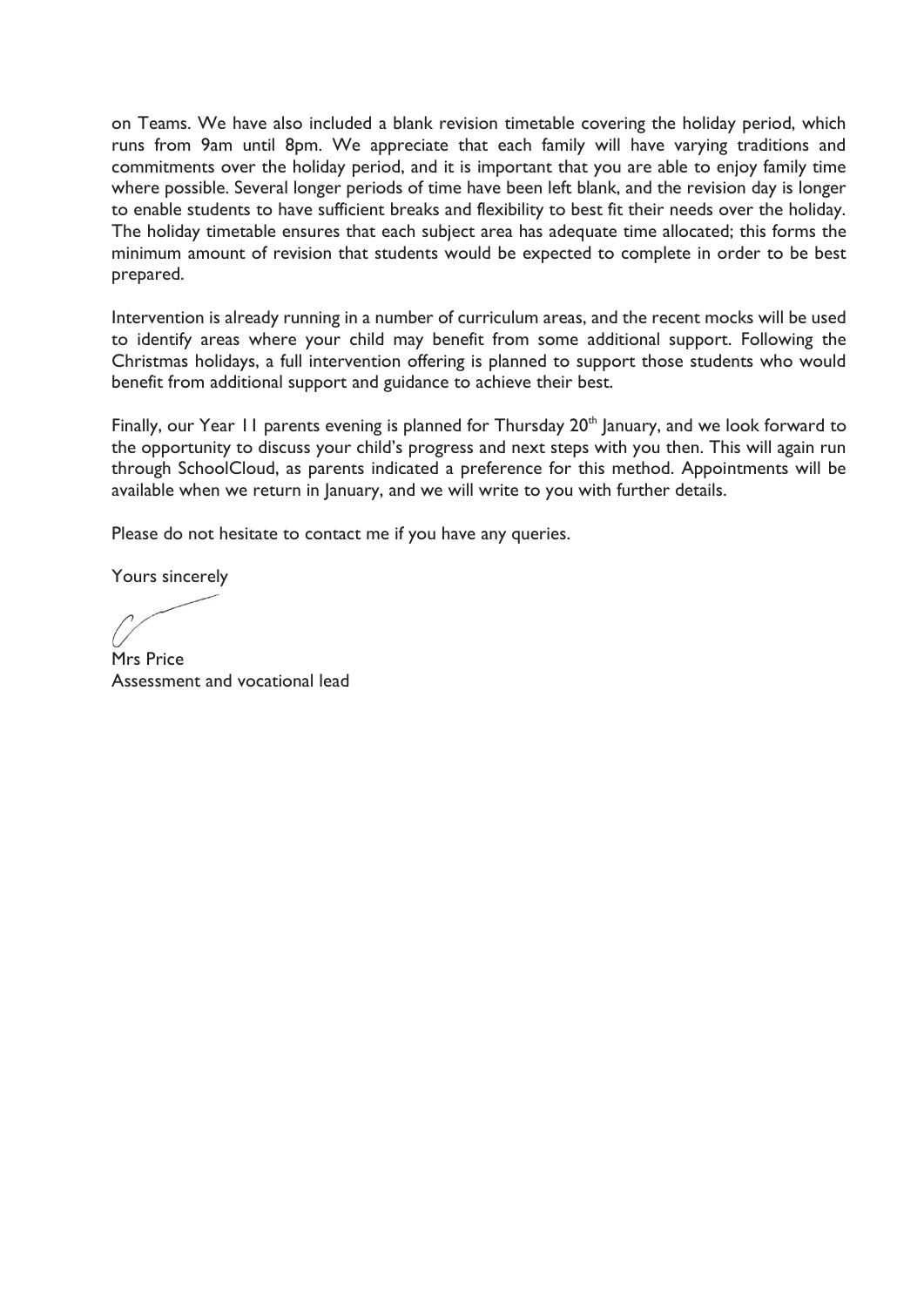

## Winter Revision timetable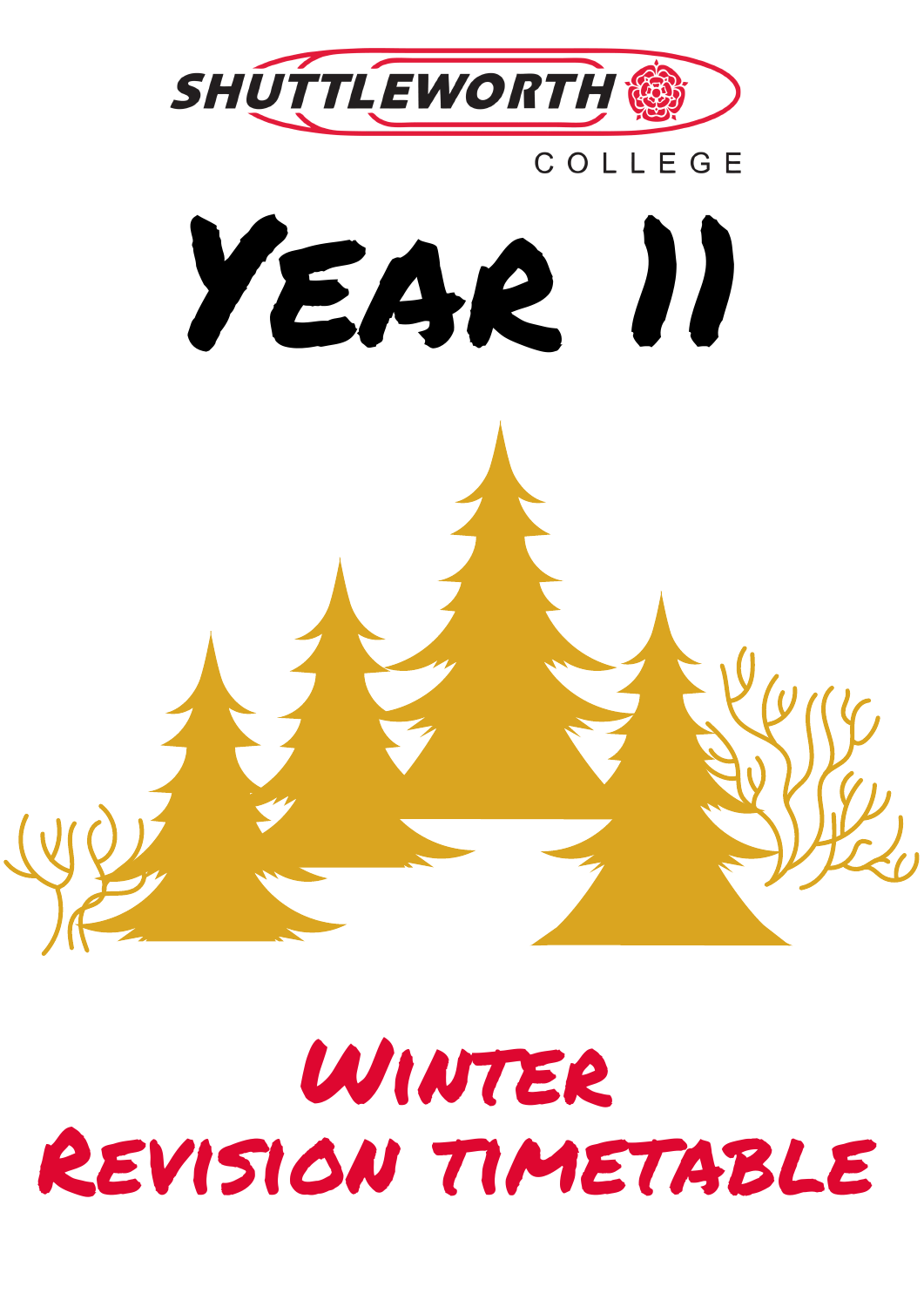## **Holiday revision timetable** 20/12/2021

| Suggested          | <b>Monday</b> | <b>Tuesday</b> | Wednesday | Thursday | Friday | Saturday | <b>Sunday</b> |
|--------------------|---------------|----------------|-----------|----------|--------|----------|---------------|
| time               |               |                |           |          |        |          |               |
| $9-11$ am          | Maths         | English        | Science   |          |        |          |               |
|                    |               |                |           |          |        |          |               |
| 11.30am-<br>1.30pm | Option A      | Option B       | Option C  | Maths    |        |          |               |
|                    |               |                |           |          |        |          |               |
| $2-4pm$            | Science       | Maths          | English   | Science  |        |          |               |
|                    |               |                |           |          |        |          |               |
|                    |               |                |           |          |        |          |               |
| 6-8pm              | English       | Option A       | Option B  | Option C |        |          |               |

## **Week commencing: 27/12/2020**

| Suggested<br>time  | <b>Monday</b> | Tuesday  | Wednesday | Thursday | Friday   | Saturday | <b>Sunday</b> |
|--------------------|---------------|----------|-----------|----------|----------|----------|---------------|
| $9-11am$           | Option C      | Option A | Option B  | Option B | Science  |          |               |
|                    |               |          |           |          |          |          |               |
| 11.30am-<br>1.30pm | English       | Maths    | Science   | Maths    | Option C |          | Option A      |
|                    |               |          |           |          |          |          |               |
| $2-4pm$            | Maths         | Science  | English   |          |          |          | English       |
|                    |               |          |           |          |          |          |               |
|                    |               |          |           |          |          |          |               |
| 6-8pm              |               |          |           |          |          |          |               |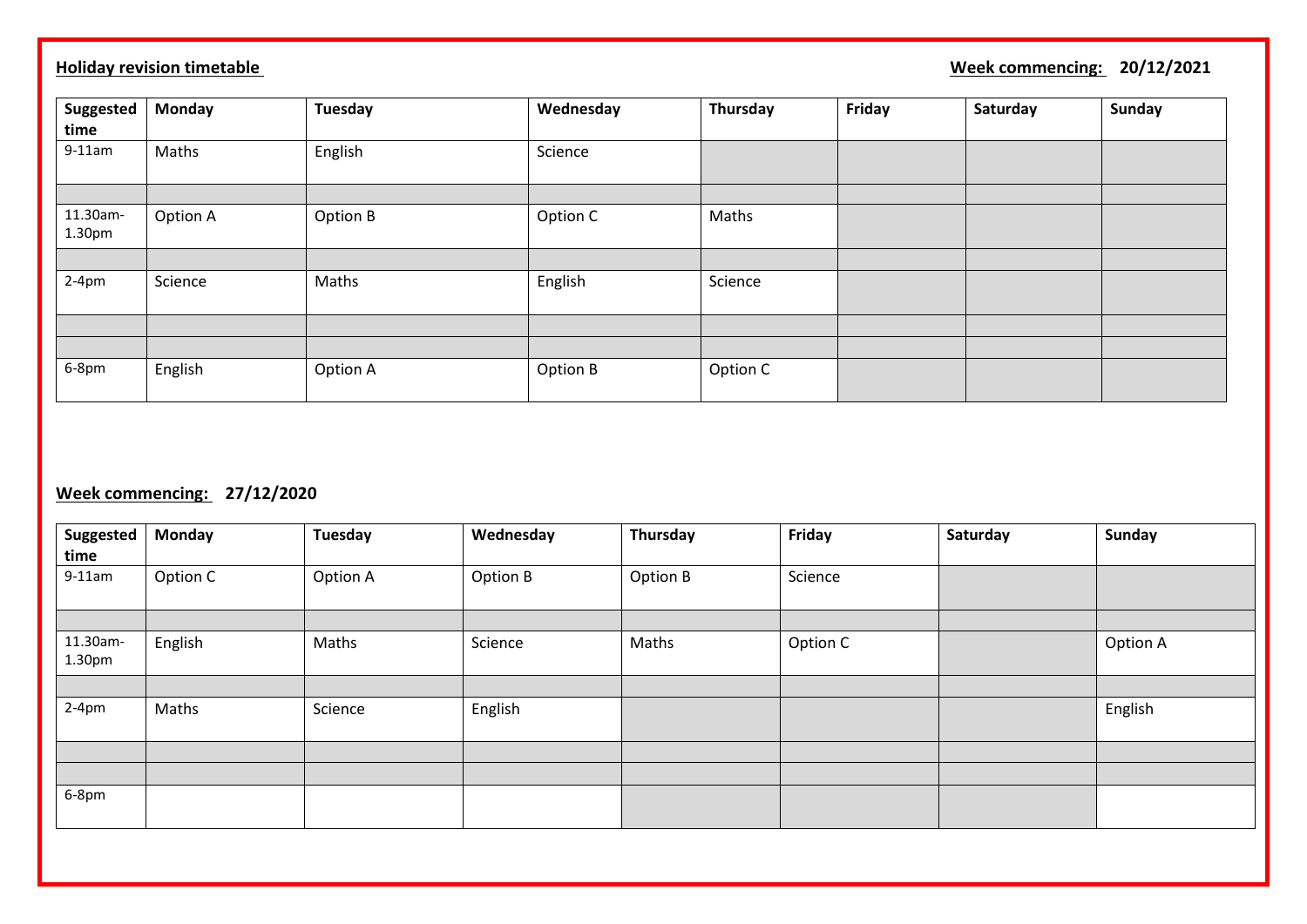|                                         | <b>Revision</b>                                                                                                                                                                                                                                                                                                                                                                                                                       |                                                                                                                                                                     |                                                 |
|-----------------------------------------|---------------------------------------------------------------------------------------------------------------------------------------------------------------------------------------------------------------------------------------------------------------------------------------------------------------------------------------------------------------------------------------------------------------------------------------|---------------------------------------------------------------------------------------------------------------------------------------------------------------------|-------------------------------------------------|
| English Language<br>(11a3)              | Language paper 1: Read the extracts and answer questions 1-4, written<br>in the style of LP1                                                                                                                                                                                                                                                                                                                                          | Mini mock booklet with cheat sheets<br>included and exercise book, given in class                                                                                   | 45 mins/1 hour max<br>per mini mock             |
| English<br>Literature<br>(11a1, a2, b2) | Macbeth-Plot, Characters, Themes & Key Quotations.<br>Work through the revision guide and Macbeth booklet completing all<br>tasks.                                                                                                                                                                                                                                                                                                    | Revision Guide/ Workbook, Exercise<br>books, Mr Bruff audio version of the play to<br>listen to as you are working through the<br>workbook). Also provided on Teams | 45 minutes per<br>section                       |
| English<br>Literature (11b1)            | An Inspector Calls: Work through the AIC booklet given out before<br>mock preparation homework                                                                                                                                                                                                                                                                                                                                        | AIC revision guide and work booklet given in<br>class. Also available through Teams.                                                                                | 1 hour                                          |
| English<br>Literature<br>(11c1, c2)     | A Christmas Carol: 11c1: Work through the printed revision workbook<br>and complete the character revision sections in the CGP quide.<br>11c2:'Brain dump' everything for each Stave (chapter) in exercise book.<br>Read the revision guide information on that chapter - underline/<br>highlight key information. Create a spider diagram/mindmap for the<br>chapter. Complete the relevant pages in the workbook and check answers. | Exercise book, revision guide and workbook<br>provided in class                                                                                                     | Up to 45 minutes<br>per chapter analysis        |
| Maths                                   | Mixed topic revision<br>via kahoot and mathswatch                                                                                                                                                                                                                                                                                                                                                                                     | Kahoot and mathswatch links. QR codes<br>provided uploaded to class channels                                                                                        | Up to 30 minutes<br>each day                    |
| Science                                 | B5, C4, P5/6: Review the knowledge organiser in each section, which<br>recaps content in each unit. Complete the activity map for each section,<br>attempting to do this without referring back to the knowledge organiser.                                                                                                                                                                                                           | Use the knowledge organisers and activity<br>maps uploaded to the science channel on the<br>class channels on Teams                                                 | Up to 1 hour per<br>topic in short<br>chunks    |
| <b>Business</b>                         | Unit R064 - external exam 12 <sup>th</sup> January<br>Use the revision guide to complete and review revision notes, continuing<br>to self-test and reflect. Complete exam questions and relevant shorter<br>answer review questions to support revision.                                                                                                                                                                              | Revision guide given to all students. Past<br>papers and questions uploaded to the class<br>channel on Teams                                                        | Up to 30 minutes a<br>day                       |
| Creative iMedia                         | external exam 10 <sup>th</sup> January<br>Use the revision quide to complete independent revision towards the<br>exam, and complete the workbook.                                                                                                                                                                                                                                                                                     | Revision guide and workbook                                                                                                                                         | Up to 30 minutes a<br>day                       |
| Design<br>Technology                    | PCB production & surface treatments (pg87 -88) and continue with<br>previous pages to catch up on gaps. Complete revision questions in white<br>revision book using the revision flash cards or the blue content book to<br>find the answers if they do not already know them.                                                                                                                                                        | Revision quide books (blue & white) &<br>revision cards                                                                                                             | Up to 1 hour per<br>week                        |
| Drama                                   | Devising portfolio planning<br>Students will compile notes and responses for their devising portfolio.<br>Complete a draft version/plan to answer questions in the portfolio.                                                                                                                                                                                                                                                         | All resources have been provided in lessons,<br>and have also been uploaded to Teams                                                                                | Up to 3 hours,<br>broken into smaller<br>chunks |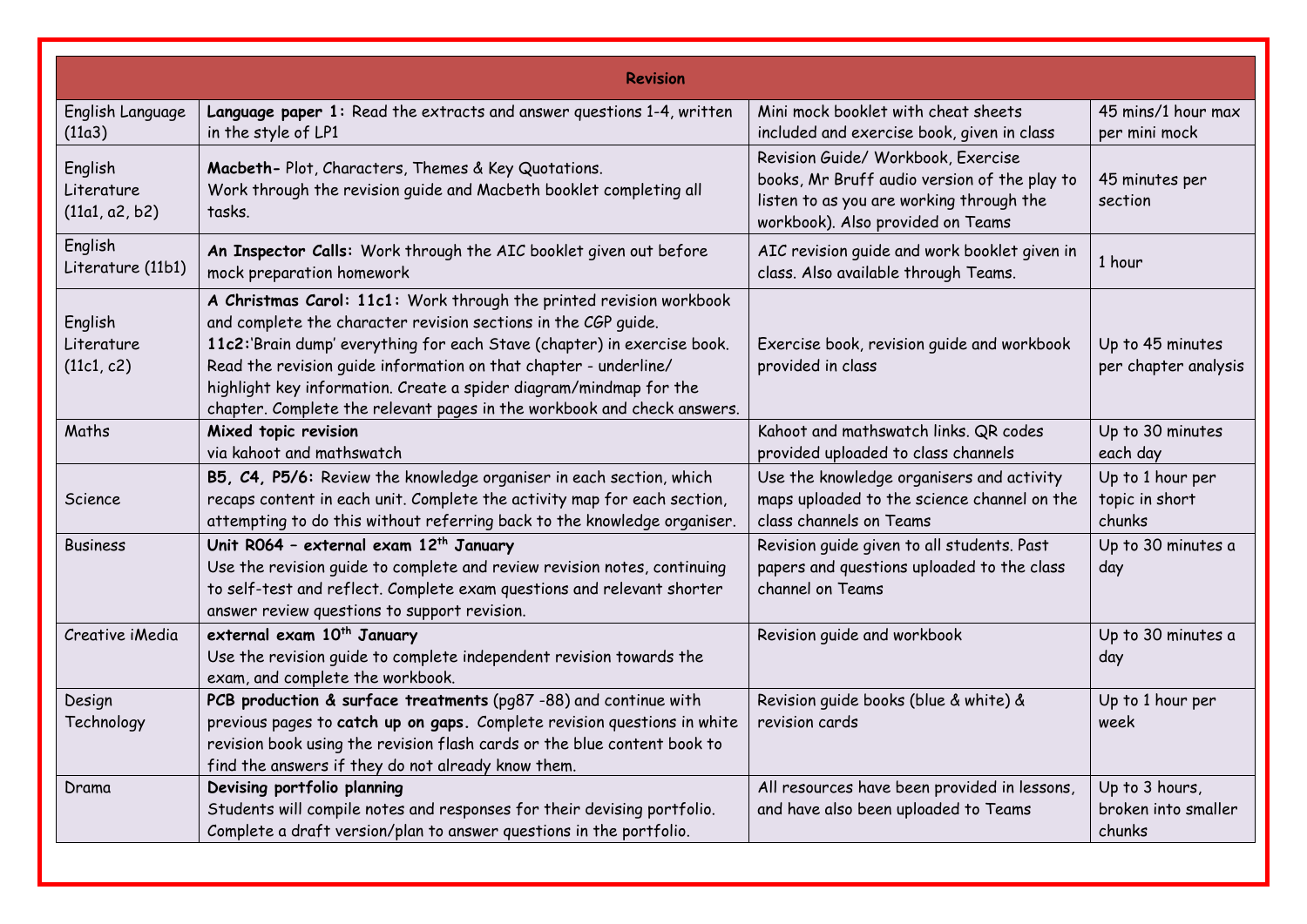| GCSE PE              | Paper 2 (Health and Performance) Topics 1.1-1.3, & 3.1-3.3               | GCSE PE Recall Document (re-call of          | Up to 40 minutes    |
|----------------------|--------------------------------------------------------------------------|----------------------------------------------|---------------------|
|                      | Read through the shared 'recall' document; THEN evidence understanding   | knowledge) and GCSE PE Remote Learning       | per topic in short  |
|                      | and effort via the completion of the shared remote learning document     | Document (application and analysis of        | chunks              |
|                      | (pages 2 -20 and pages 36 to 44) having read and made reference to       | knowledge). Uploaded to the class channel on |                     |
|                      | the recall document.                                                     | Teams.                                       |                     |
| Geography            | Revision of Paper 1 - Section C: UK Physical Landscape - Rivers Using    | Use the CGP revision guide and BBC Bitesize  | Up to 2 hours       |
|                      | the rivers revision booklet that you have been given in class, work      | as well as other revision website links      |                     |
|                      | through the activities.                                                  | shared via the class channel on Teams.       |                     |
| Health and           | Unit 3 external exam 9 <sup>th</sup> February                            | Revision guides provided to students         | Up to 1 hour for    |
| Social Care          | Use the revision guide to complete and review revision notes, continuing | Resources uploaded to the class channel on   | each section        |
|                      | to self-test and reflect. Complete the review tasks for each section,    | Teams                                        |                     |
|                      | exam questions and unit 3 booklet.                                       |                                              |                     |
| History              | 20 <sup>th</sup> Century medicine Create revision notes covering:        | Resources have been uploaded to onedrive     | Up to 30 minutes    |
|                      | Magic bullets/Fleming and Penicillin: What were they? How were they      | and access shared with students              | for each activity   |
|                      | created? What was their impact on medicine at the time?                  |                                              |                     |
|                      | NHS: How and why was the NHS created? What treatments did it offer       |                                              |                     |
|                      | to people? What was its impact on medicine at the time?                  |                                              |                     |
|                      | DNA: How was it discovered? What was its impact on medicine?             |                                              |                     |
| Hospitality and      | Unit 2: Using the revision guide to continue through each learning       | Revision quides provided to students         | Up to 30 minutes a  |
| Catering             | objective-for those students resitting the exam                          |                                              | day                 |
| <b>Media Studies</b> | James Bond: Annotate a blank copy of the film poster set text and a      | Film poster and screen shots provided in     | Up to 2 hours       |
|                      | screen shot from the website about the new film.                         | class                                        |                     |
|                      | Fortnite: Annotate a screen shots from the website thinking about how    |                                              |                     |
|                      | it appeals to an audience.                                               |                                              |                     |
| Music                | Set works                                                                | Badinerie score provided in class            | 2 hours             |
|                      | Write a mnemonic for the chord pattern of Africa<br>1.                   |                                              |                     |
|                      | Learn the chord pattern<br>2.                                            |                                              |                     |
|                      | 3. Watch the Badinerie videos and check the score is marked up           |                                              |                     |
|                      | correctly                                                                |                                              |                     |
| <b>RE</b>            | <b>Islamic practices</b>                                                 | Revision guides. Links via Teams.            | 2 hours             |
|                      | Recap of prior learning of the first 3 lessons of this unit of work we   |                                              |                     |
|                      | started before the mocks and revision.                                   |                                              |                     |
| Spanish              | Speaking revision-all three topics                                       | Printed copies of speaking questions, videos | 6 shorter 20 minute |
|                      | Learn their speaking questions.<br>1.                                    | uploaded to teams showing a speaking exam.   | sessions            |
|                      | Watch the video uploaded to Teams showing a speaking exam.<br>2.         | Good revision practice is to record          |                     |
|                      | Prepare any of the photocards uploaded.<br>3.                            | themselves speaking and listen back.         |                     |
|                      | Prepare the roleplay as best they can.<br>4.                             |                                              |                     |